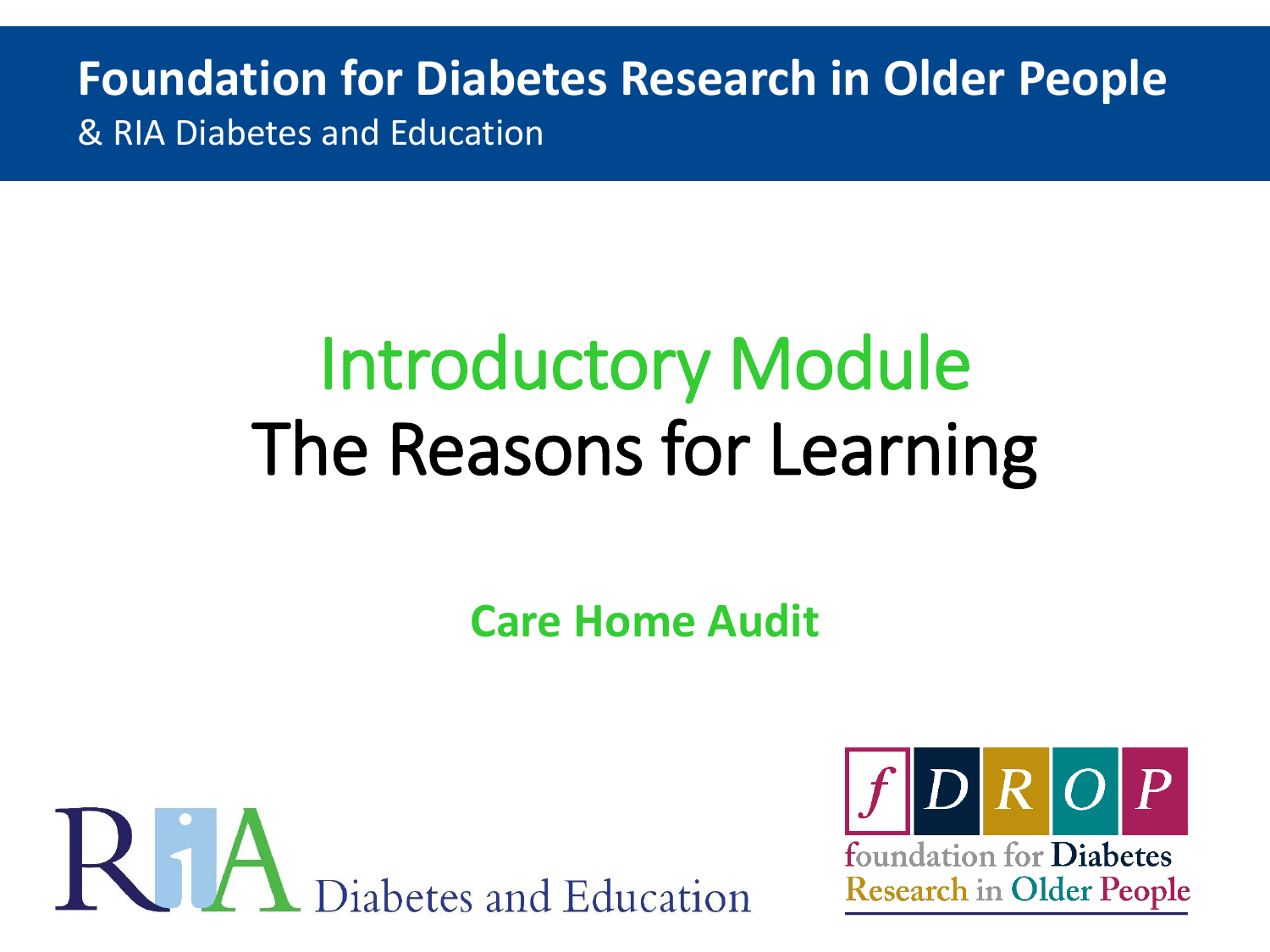## Acknowledgements

- This is an introductory module based around an earlier Englandwide diabetes audit of care homes.
- Additional modules for presentation on the Diabetes UK website are being prepared which are based on previous work undertaken by Professor Alan Sinclair with important contributions from Dr Charles Fox and Oliver Jelley of Orange Juice Communications.
- No fees have been received by Professor Sinclair from Diabetes UK in the preparation of these modules.

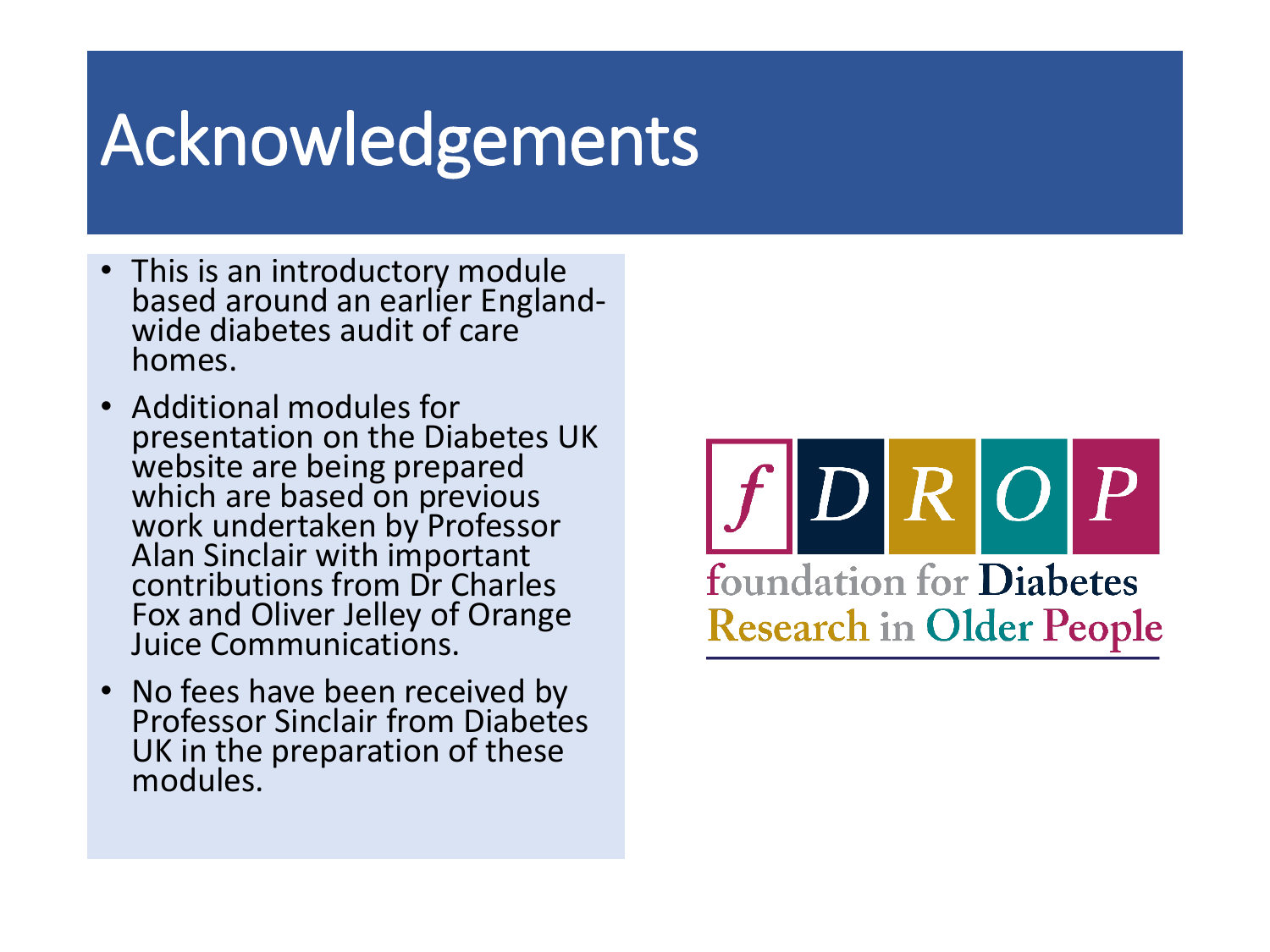## Learning Aims

To have a greater appreciation of the nature of current difficulties and obstacles in managing diabetes in care homes.

To understand why it is important to have an operational diabetes policy of care for all residents with diabetes

To have knowledge of the key areas in diabetes management within care homes that this Englandwide audit has revealed to be lacking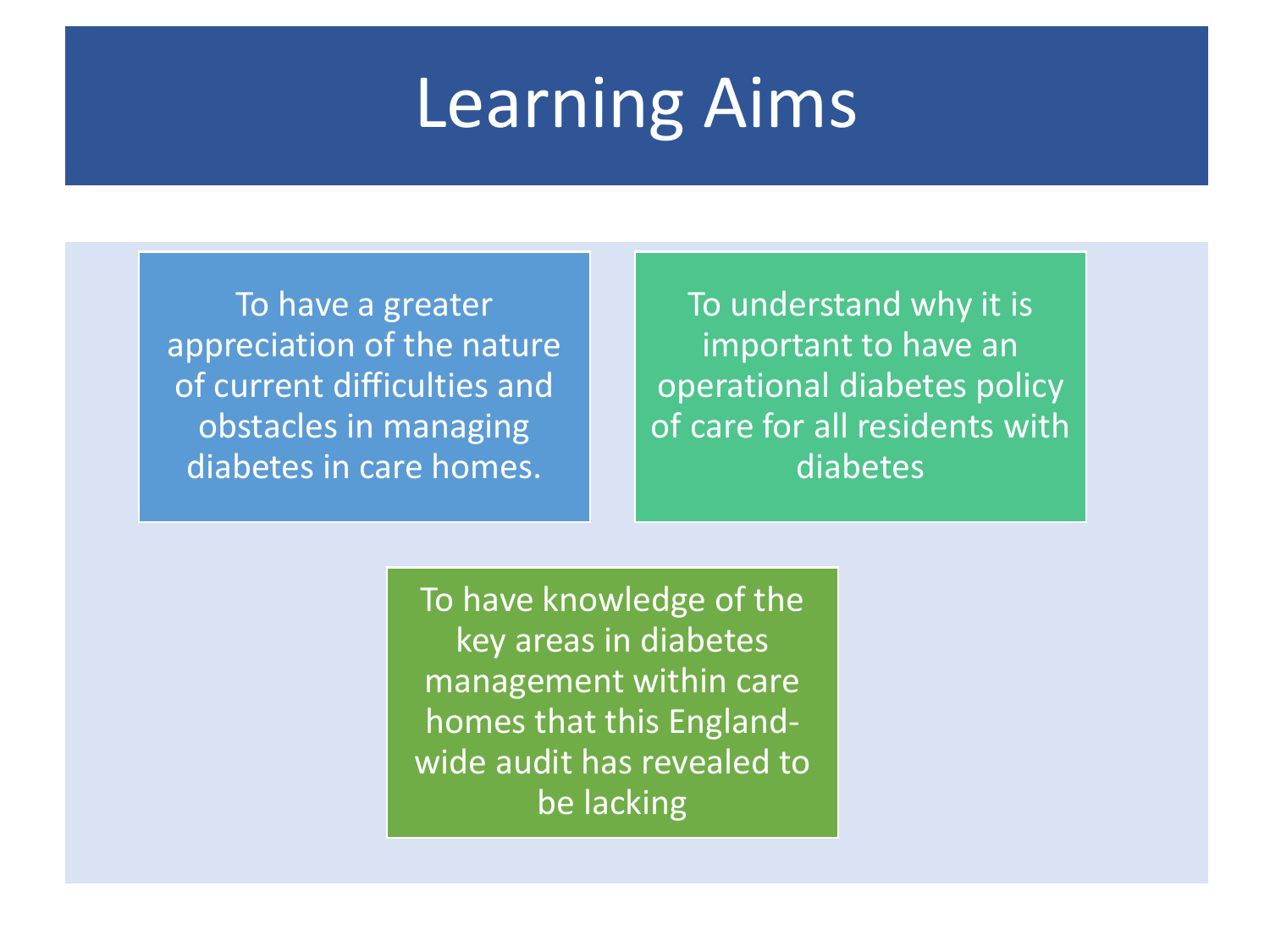## IDOP-ABCD and National Stakeholder Care Home Diabetes Audit: 2013-4

- **The Institute of Diabetes in Older People (IDOP) in collaboration with The Association of British Clinical Diabetologists (ABCD)** sought to undertake an audit of diabetes care in care homes throughout England.
- **This was a national initiative led by Professor Alan Sinclair**, Director of the Institute of Diabetes for Older People (IDOP) at that time. It had the full support and collaboration of multiple stakeholders including:
	- Age UK
	- Care England
	- Diabetes Health Intelligence
	- Diabetes UK
	- NHS Diabetes
	- Royal College of Nursing
	- Royal College of General Practitioners



### **Information available at:**

http://www.diabetologistsabcd.org.uk/\_private/Audits/Care\_Home\_Di abetes\_Audit.pdf

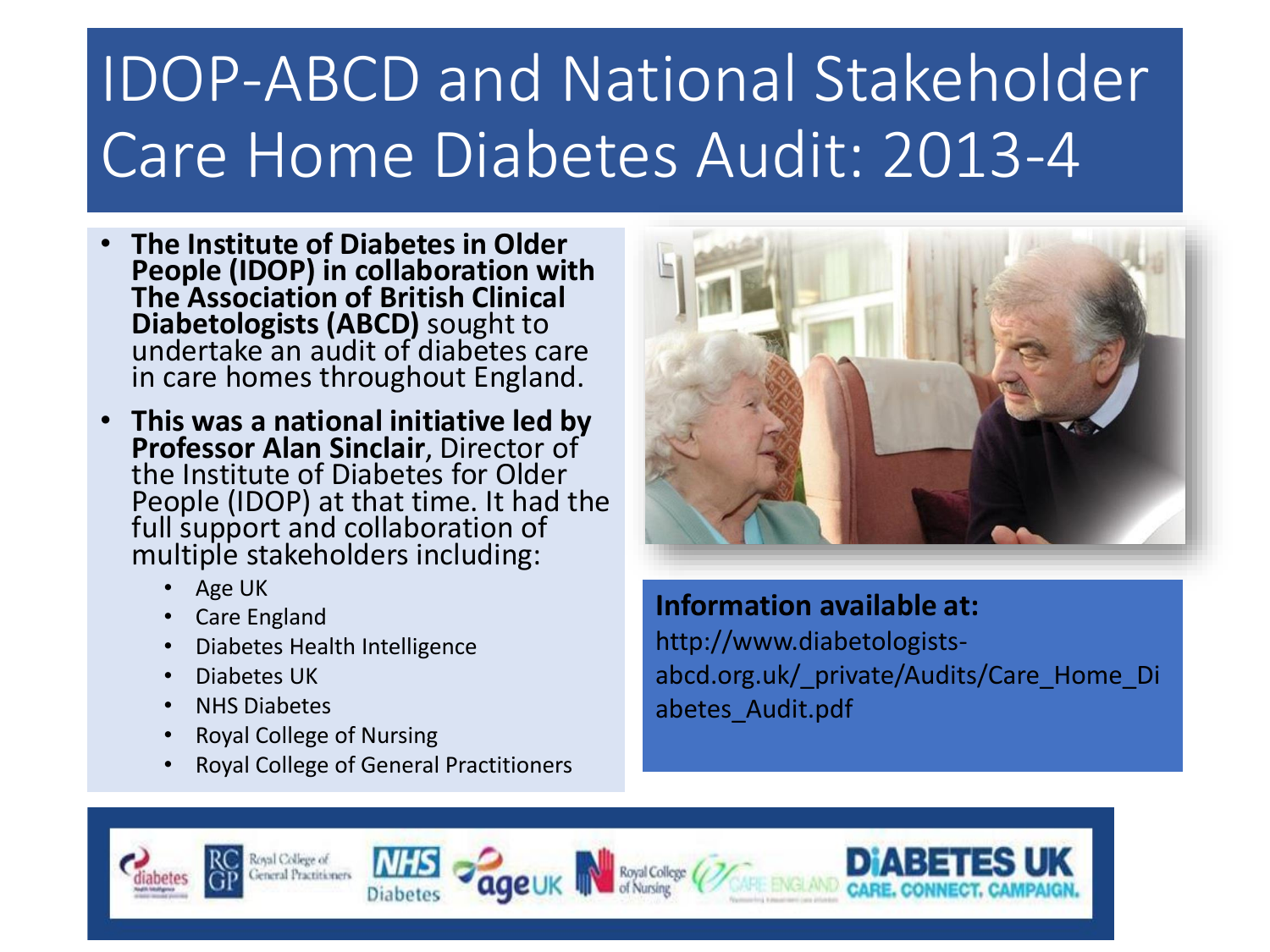## Why was this audit performed?

The evidence up to that point painted a picture of the care home sector being often ill-equipped to meet the rising challenge of diabetes.

Older people living in care homes with diabetes are likely to be suffering unnecessarily and even dying prematurely.

Diabetes, affecting 1 in 4 of all residents, posed many burdens and challenges to those individuals, health systems and society.

Managing diabetes in care homes is made more difficult as residents may be frail and have multiple medical comorbidities.

There was evidence to suggest that some care staff in care homes lacked training and skills in basic diabetes care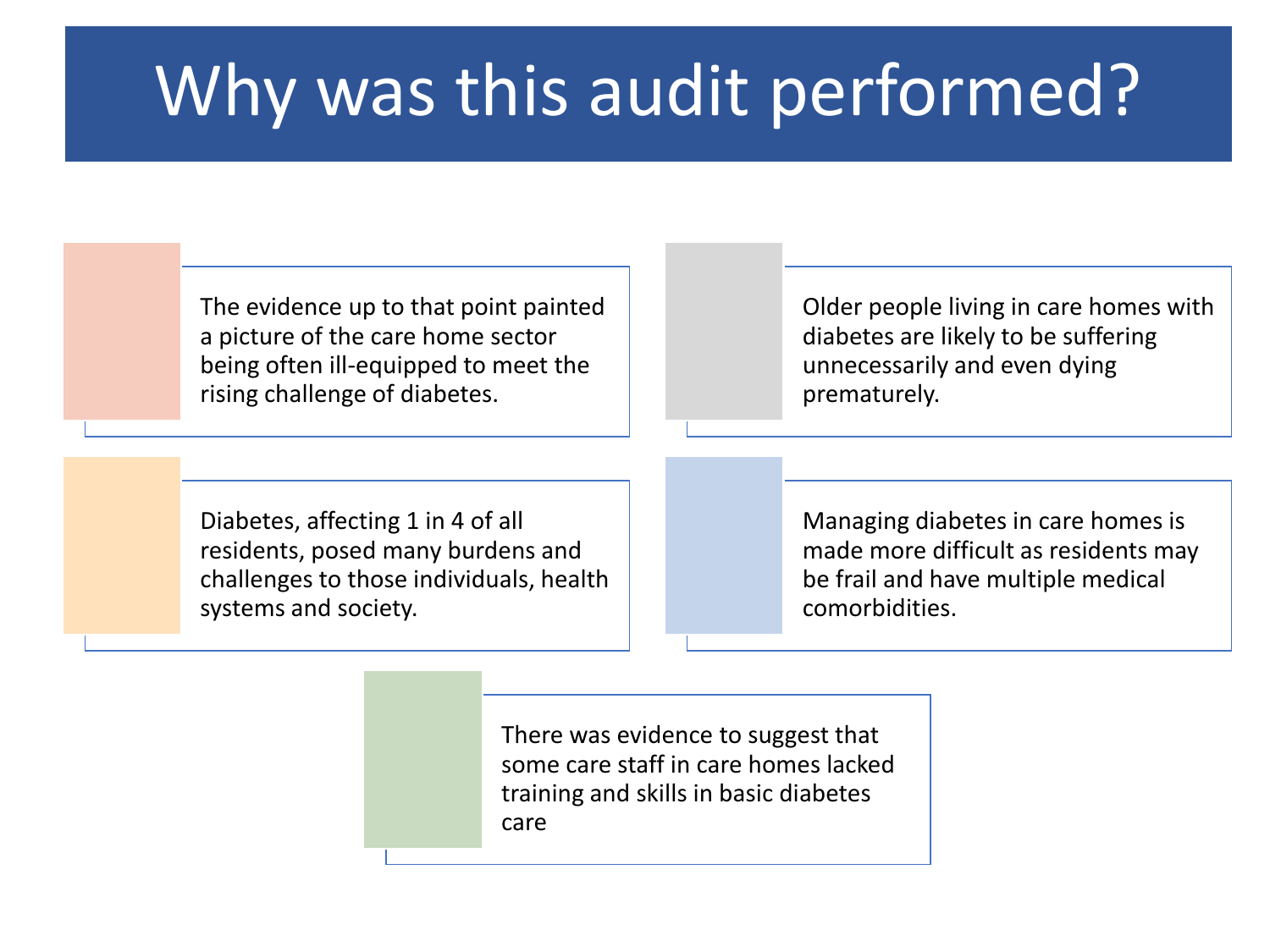## Key findings - hypoglycaemia

- Only half (53%) of those homes that responded said that they assess a residents knowledge of hypoglycaemia (low blood sugar) using a standard protocol.
- Over a third of homes (34%) reported that they do not assess whether their residents know about the signs and symptoms of hypoglycaemia.
- Well over a third of care homes (37%) admitted that they do not have a written policy for managing hypoglycaemia
- Nearly half (47%) of homes said that they were unaware of the Diabetes UK Care Home Guidelines

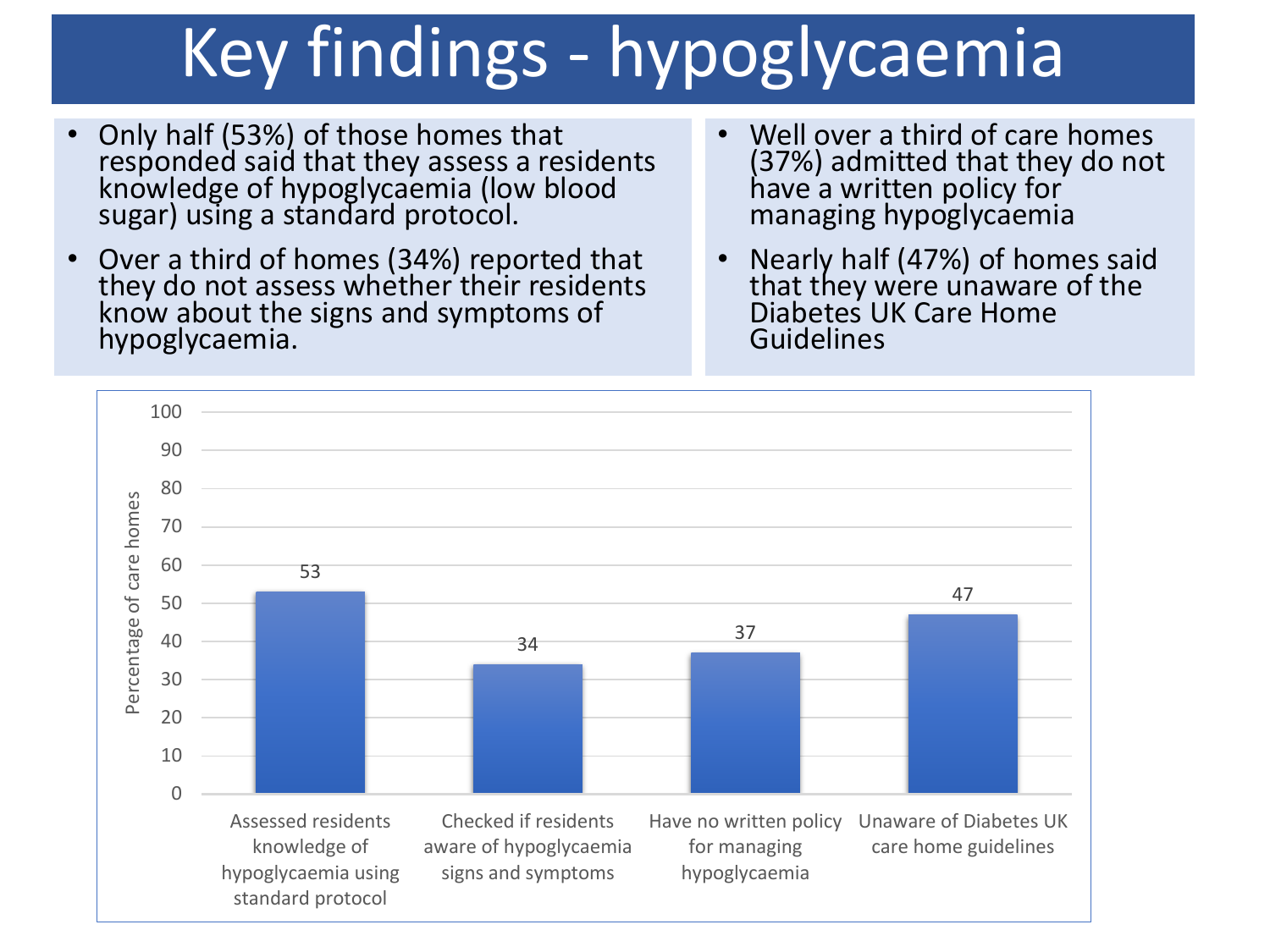## Other key findings -1

- Nearly two thirds (63%) of homes say that they do not have a designated member of staff with responsibility for diabetes management.
- 17% of care homes admitted that they have no system to check whether those who selfmedicate for diabetes, have taken their medication.
- Responding care homes reported that a quarter of residents (25%) have not had a documented test of cognition in the last 12 months.
- Only two thirds (68%) of homes were able to report that their residents had a documented test of mood status in the previous 12 months.

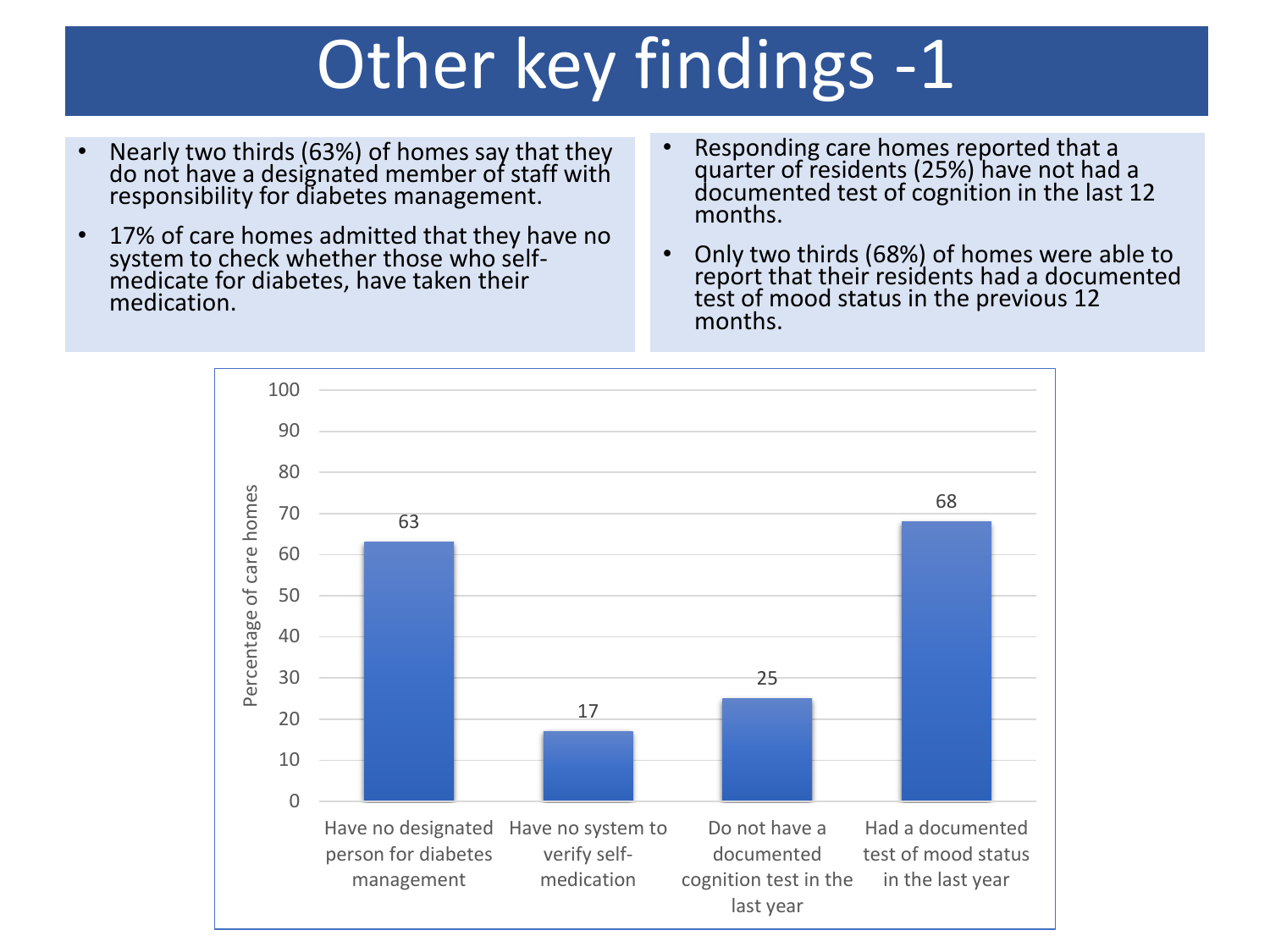## Other key findings -2

- Only 34% of care homes were able to confirm that they received an annual review report for each of their residents.
- Only 44% of care homes keep documented evidence of the latest HbA1c estimation from the GP.
- Only 40% of care homes reported that they keep documented evidence of the latest test of kidney function carried out by the GP.
- One third (33%) of homes admitted that they do not have direct access to any NHS training input to support their diabetes care.
- More than half (53%) of care home residents with diabetes may be at moderate or high risk of foot disease.

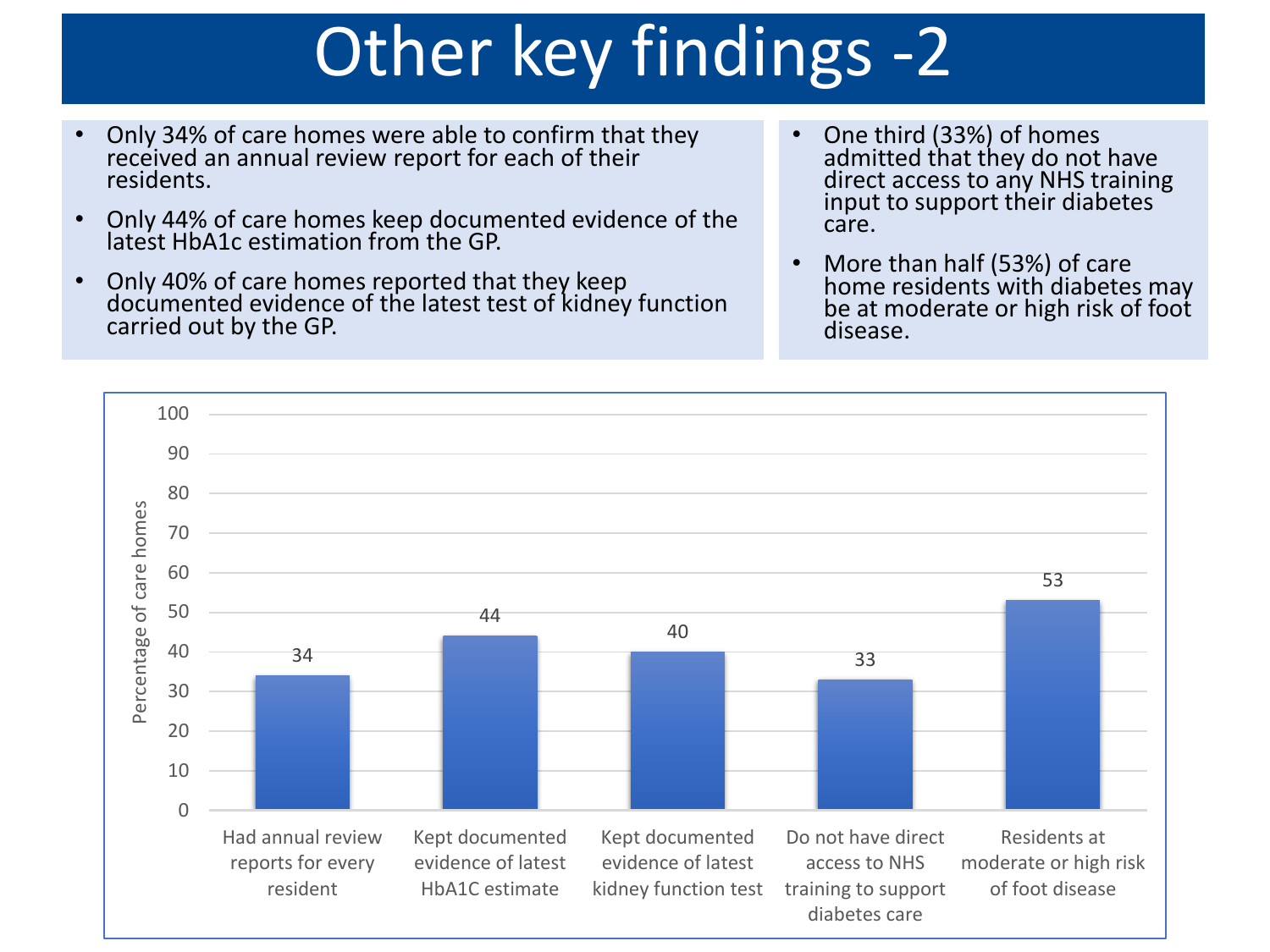### Recommendations: Clinical care

- Each care home should have an implementable policy on the management of hypoglycaemia
- All staff members have access to skill training and education to deliver care according to the policy.
- Each care home should have a designated member of staff responsible for diabetes management.
- Each care home should have a 'hypoglycaemia treatment kit' available for all trained staff to use
- Foot assessment should be done as part of a daily routine, foot risk detected early and foot disease treated promptly.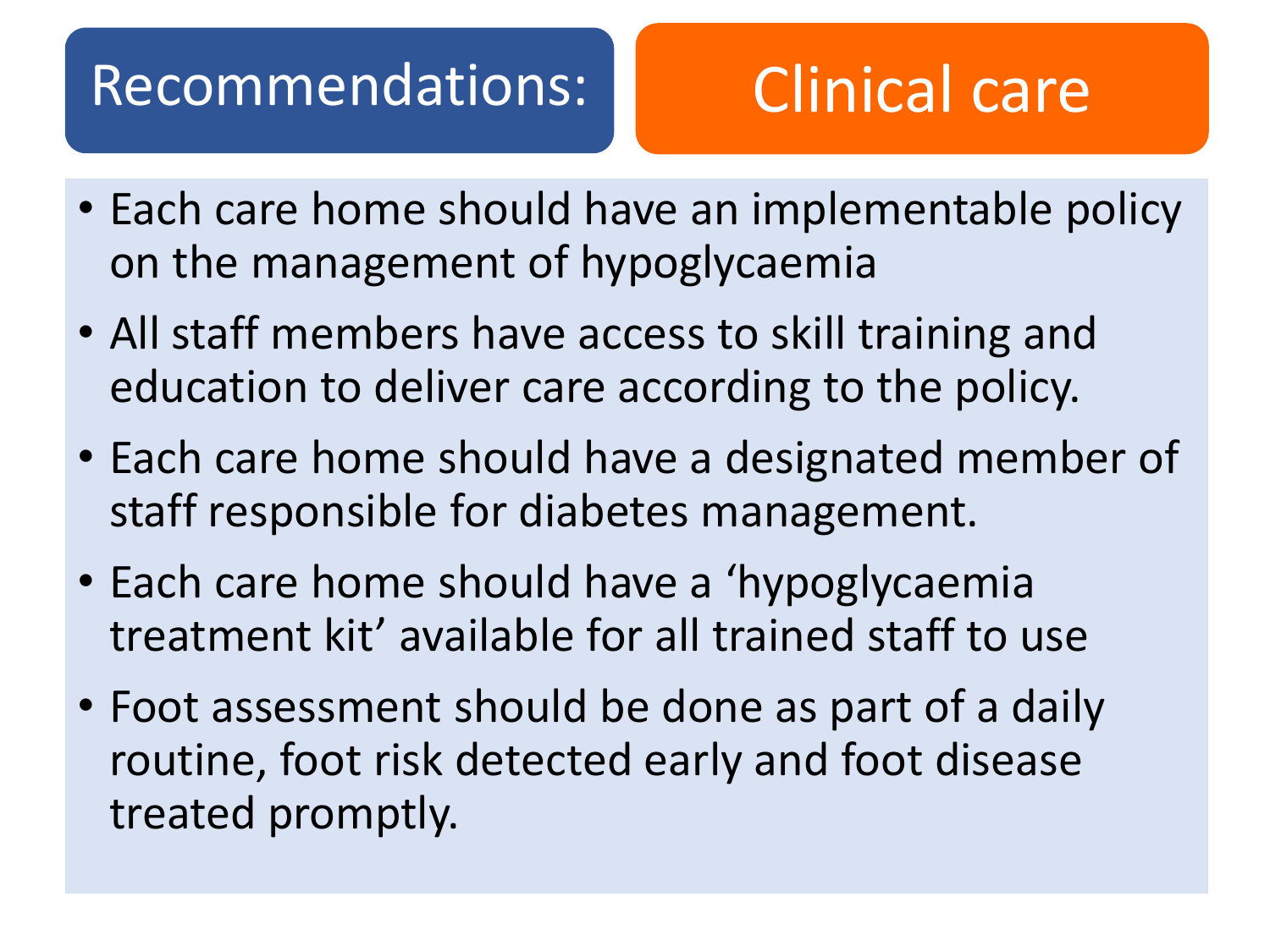### Recommendations: Monitoring of healthrelated aspects

- Patients who self medicate should be monitored and their ability to self medicate should be assessed at regular intervals, or when there is a change in their circumstances.
- Cognitive function should be assessed on admission and at regular intervals or when a resident develops signs of memory loss or early dementia.
- Mood status should be evaluated on admission and at regular intervals or when a resident develops signs of low mood or depression.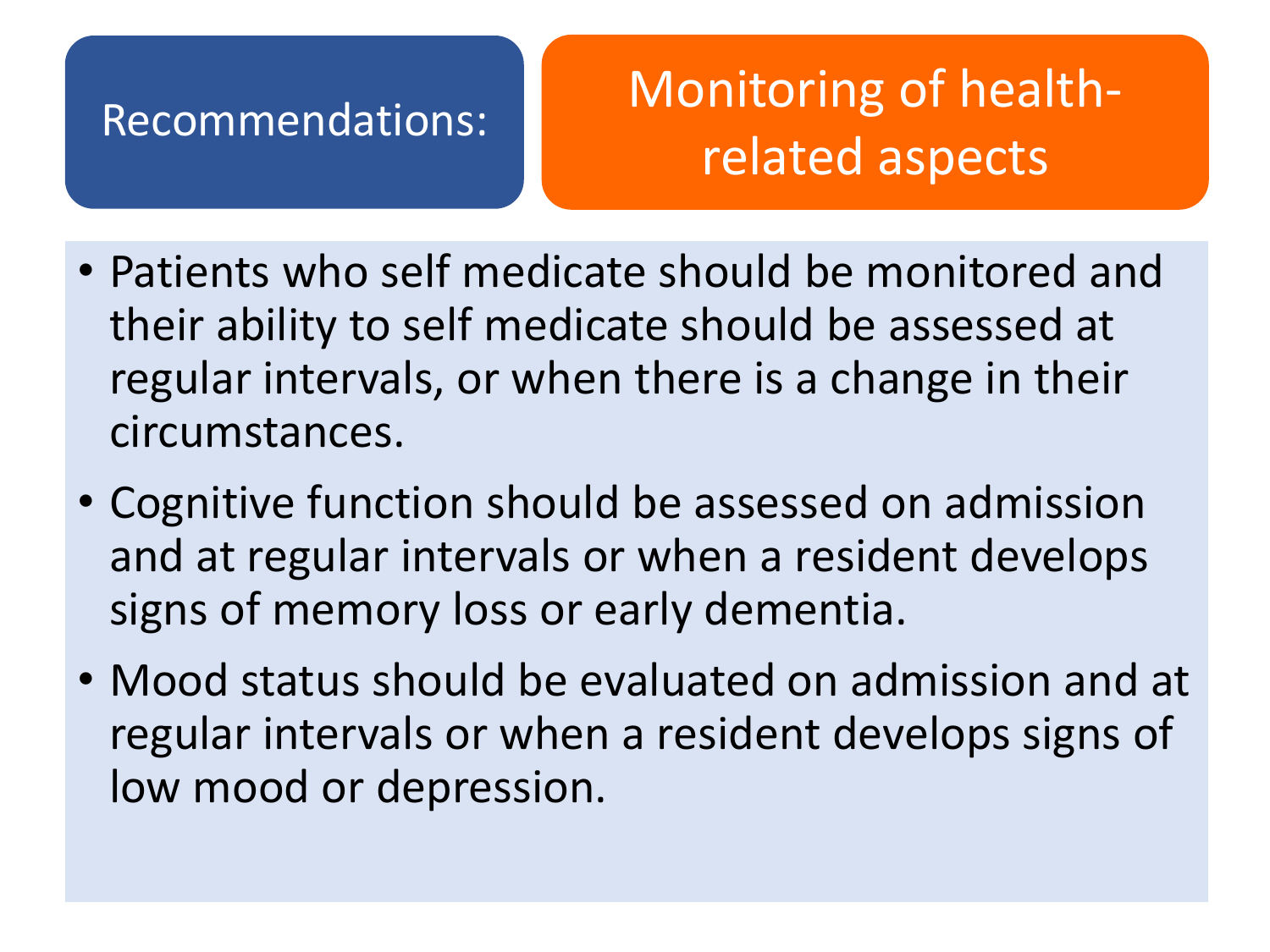### Recommendations: Communication with primary care

- Care homes should establish good communication with primary care. Liaising with GPs and community teams to ensure annual reviews and other scheduled checks take place and inform diabetes care practice.
- Care homes should document the HbA1c levels received from primary care so that they can take a more active role in disease management and have the information available in case of an emergency.
- Care homes should document the kidney function test results received from primary care so that they are aware of the implications and will have the information available in case of an emergency.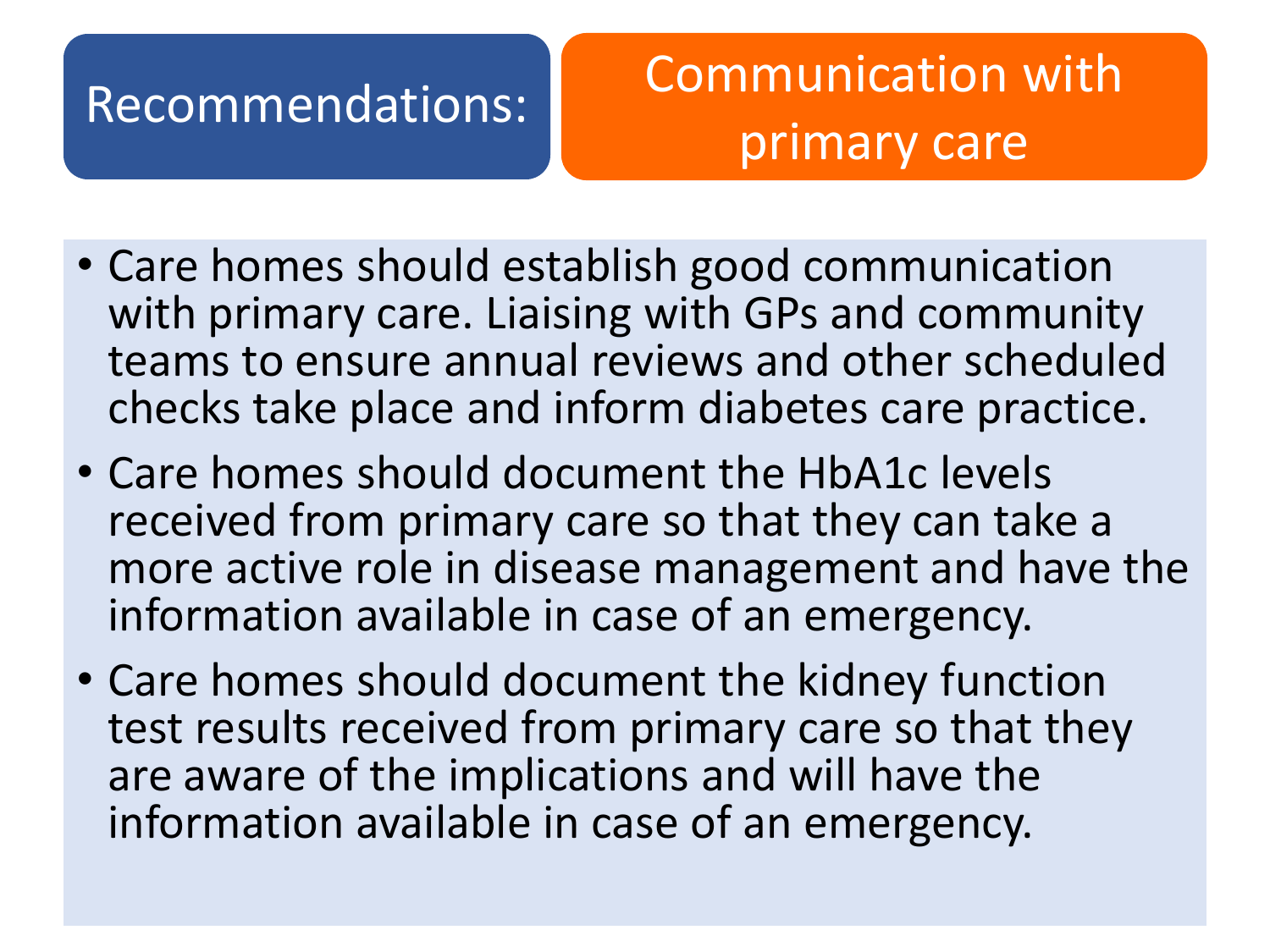### Recommendations: Policies

- All care homes should be aware of the *Diabetes UK Good Clinical Practice Guidelines* for care home residents with diabetes and should base their care and policies on the guidelines as far as possible.
- All care homes should develop a screening policy for diabetes to be used when new residents are admitted.
- Knowledge assessment of patients, especially regarding hypoglycaemia is a key element in order to develop an effective diabetes care plan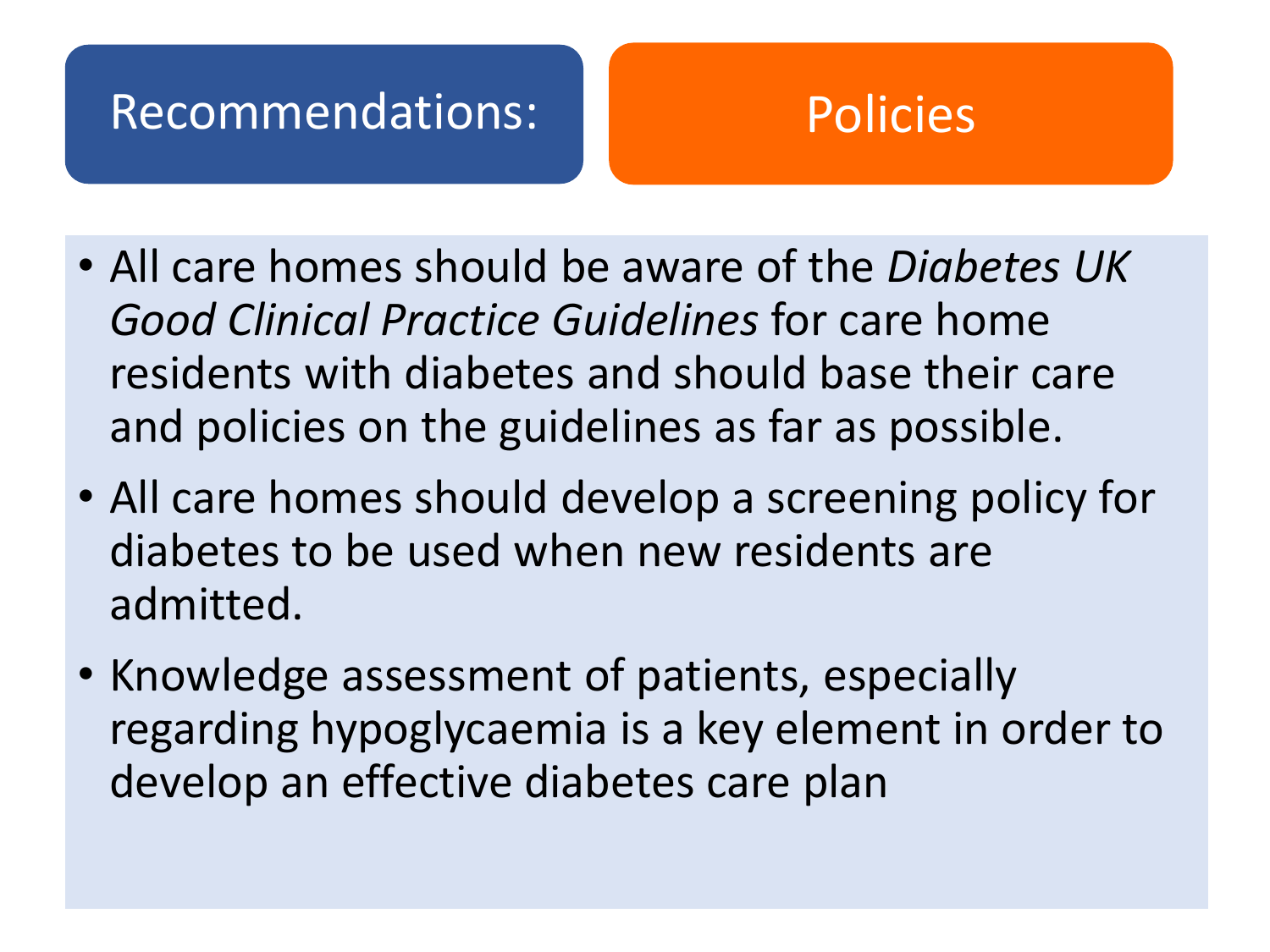## Further Reading

• [A. J. Sinclair, on behalf of the Task and Finish Group of](https://onlinelibrary.wiley.com/action/doSearch?ContribAuthorStored=On+Behalf+Of+The+Task+And+Finish+Group+Of+Diabetes+UK)  Diabetes UK: **Good clinical practice guidelines for care home residents with diabetes: an executive summary**

[https://onlinelibrary.wiley.com/doi/full/10.1111/j.1464](https://onlinelibrary.wiley.com/doi/full/10.1111/j.1464-5491.2011.03320.x) -5491.2011.03320.x

• Dunning T et al. The McKellar Guidelines for Managing Older People with Diabetes in Residential and Other Care Settings. Available at:

https://choiceagedcare.com.au/wp[content/uploads/2017/04/The-McKellar-Guidelines](https://choiceagedcare.com.au/wp-content/uploads/2017/04/The-McKellar-Guidelines-for-Managing-Older-People-with-Diabetes.pdf)for-Managing-Older-People-with-Diabetes.pdf